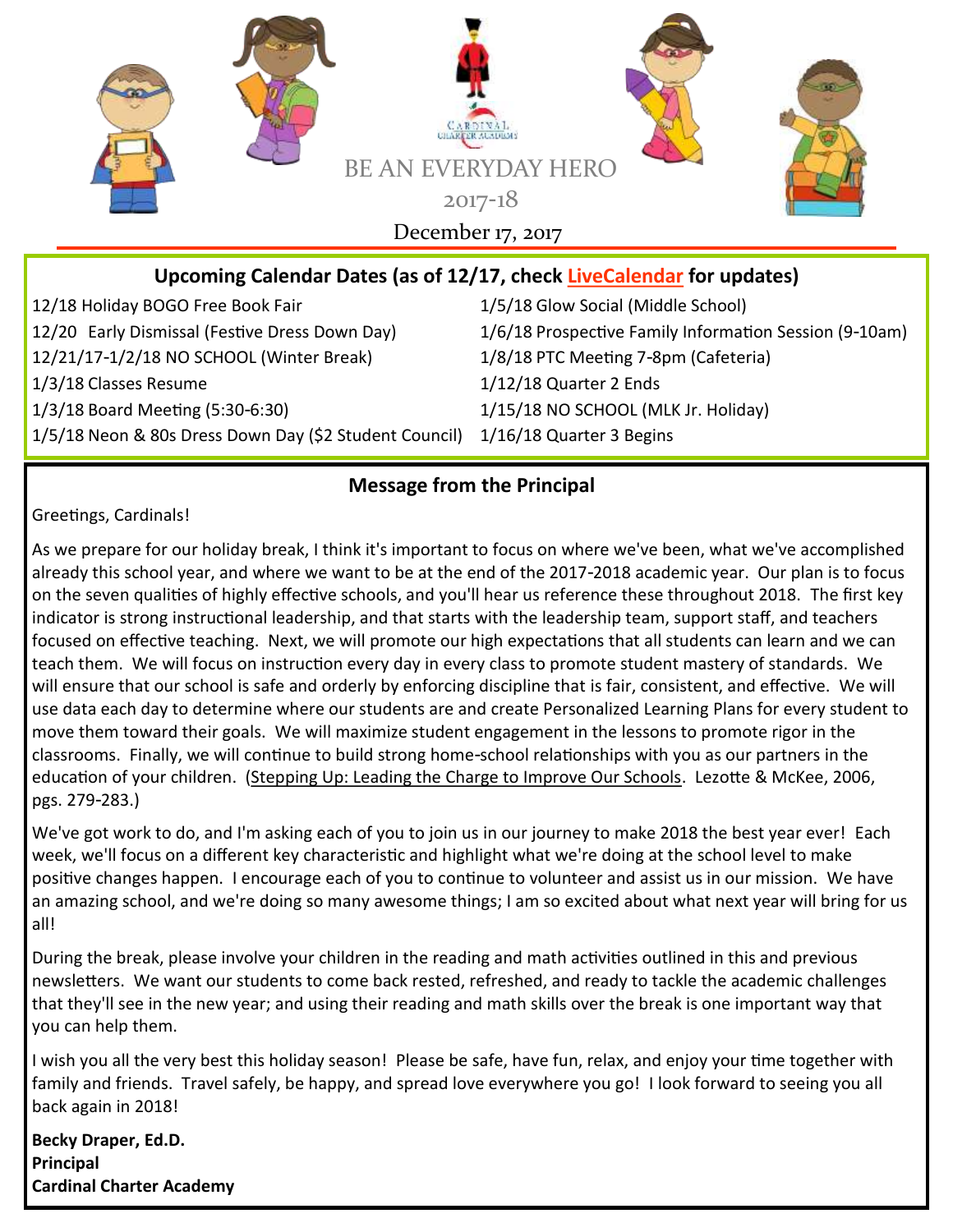

## **Scholastic Holiday Book Fair Buy One Book, Get One Book Free**

The Scholastic Buy One, Get One Free Holiday Book Fair is open for one more day! It will be open on Monday, December 18th, from 8am-2pm, in room 145 (downstairs).

Students visited the fair throughout last week and made their wishlists. We are still in need of volunteers on Monday to help wrap up the fair, so please signup if you can help! [www.SignUpGenius.com/go/20F0B4FAFAD2EA2FD0-holiday](http://www.signupgenius.com/go/20F0B4FAFAD2EA2FD0-holiday)

# **Early Release December 20th**

K-2 will dismiss at 12pm, and 3-8 will dismiss at 12:10pm. Blue tags can enter at 11:30am. Red tags can enter at 12pm.

Students may not be checked out at the front office after 11:30am.

Please look for information about lunch procedures from your child's teacher closer to the 20th.

## **Lost and Found**

All non-CSUSA clothing, lunchboxes, and water bottles will be donated or thrown away every 2 weeks.

## **Festive Holiday Dress Down Day New money collection procedures**

Students will be allowed to wear festive holiday clothes on December 20th. Students can wear a shirt representing a holiday color (blue, green, red, etc.) or an entire outfit to show off their holiday spirit! Jeans are allowed, but no ripped/torn jeans or leggings. Festive pants may also be worn. Festive shoes must be closed-toe.

The cost to participate in dress down day will be \$2 plus fees. Money will be collected using Classy and can be found [here.](https://give.classy.org/CCAPTCdressDownDay2017Dec20) There will be **no cash** collections for dress down day. Please do not send in money to the school. All money will be collected using [Classy,](https://give.classy.org/CCAPTCdressDownDay2017Dec20) which takes credit/debit cards or pre-paid cards only. The total cost will be \$2.42 with the credit card processing fee. Students will need to print a receipt of their payment on [Classy](https://give.classy.org/CCAPTCdressDownDay2017Dec20) to give to their teacher to participate. Money collected for dress down day will go toward a staff event being planned for January.

Most of you are familiar with the Classy site that we used for Fun Run donations. In order to allow our teachers to focus on teaching their students, we're hoping to save them from handling dress down day monies. To do this, the PTC is doing a trial run of using [Classy](https://give.classy.org/CCAPTCdressDownDay2017Dec20) to handle all donations for our festive holiday dress down day.

We appreciate all of the feedback about this system that has been sent to [ccaptccomms@gmail.com](mailto:ccaptccomms@gmail.com) so far. Thank you!!!

<https://give.classy.org/CCAPTCdressDownDay2017Dec20>

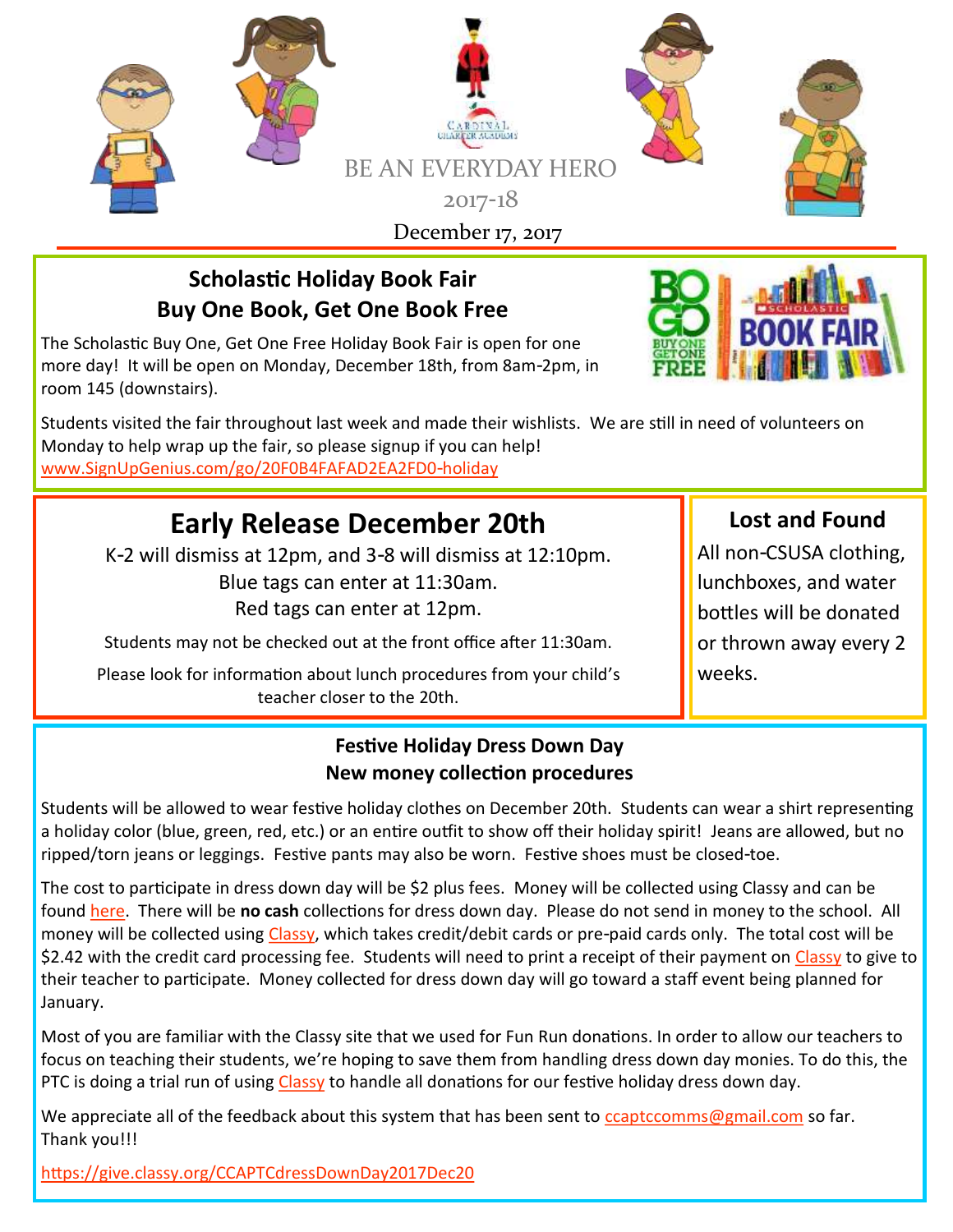

#### **NJHS Coin War (National Junior Honor Society)**

NJHS is doing a coin war beginning December 12th and running to the 19th. All money collected will go toward purchasing gift cards for First Responders who have to work over the holidays, away from their families, as a thank you for keeping us safe. **Their goal is a \$100 gift certificate!**

The competition will be between the houses, and the winning house will receive a free dress down day in January.

Jugs will be located in the cafeteria during arrival only. Questions? Please contact [sklingler@cardinalcharter.org.](mailto:sklingler@cardinalcharter.org)

Parents:

In an effort to maintain usage of our instructional software over the winter break, students are encouraged to participate in CCA's Winter Break Challenge. Using the following linked sheets  $(K-2, 3-8)$  $(K-2, 3-8)$  $(K-2, 3-8)$  $(K-2, 3-8)$ , students will work to color in the picture using the key for both reading and math programs. You can print these at home or ask your teacher to send one home with your child. There will be a prize for the class with the most participation on each grade level. Let's make sure our students are staying active in learning over break!

[K-2 Winter Break Challenge Tracking Sheet](https://ccaptccary.org/wp-content/uploads/2017/12/Winter-Challenge-K-2.pdf) [3-8 Winter Break Challenge Tracking Sheet](https://ccaptccary.org/wp-content/uploads/2017/12/Winter-Challenge-3-8.pdf)

## **It's Photo Time!!**

Help save Ms. Mecklenburg's life! The Yearbook students are desperate for something to do!

Please [email](mailto:dmecklenburg@cardinalcharter.org) your photos from events (fun run, color run, harvest

festival, City BBQ spirit night, Blaze Pizza spirit night, first grade field trip, character land parade, Didgeridoo Down Under, first day of school pics, dress down days, Wake County Animal Treats, candy round-up for the USO, etc.), sports (soccer games, basketball games, cross country meets, middle school houses kickball games, first vs. second recess soccer game), or the classrooms (in-house field trips, door decorating, art classes, holiday parties, etc.) to [Ms. Meck](mailto:dmecklenburg@cardinalcharter.org) before the students force her to listen to Brittany Spears again! (This cry for help is real!)

## **Please include the name of the event or the classroom teacher**!

As always, a million thanks! We couldn't do Yearbook without you!

## **Science Fair Judges Needed**

We are in need of parent volunteers to help judge the CCA Science Fair on January 10th from 2:45-6:30 pm. If you work in the science or engineering fields, please consider helping us judge the work of our amazing students.

Contact the Science Fair Coordinator, Lisa Ross [lross@cardinalcharter.org\)](mailto:lross@cardinalcharter.org), if you are able to help out.

\*If your child is participating in the fair, **Winter Break Challenge Winter Break Challenge Winter Break Challenge** year. Thank you.

## **Reading Lists for Winter Break and Beyond**

Parents:

Ms. McElreath, reading specialist, put together some [reading lists](https://ccaptccary.org/wp-content/uploads/2017/08/ReadingLists.pdf) for you to help encourage your students to keep reading over the break, and going forward into the new year. The 8th grade one has a selection of books on it that will give advanced readers a jump start on their HS/AP reading lists, but all the [lists](https://ccaptccary.org/wp-content/uploads/2017/08/ReadingLists.pdf) have a good mix of book selections.

Questions? Email Alissa McElreath at [amcelreath@cardinalcharter.org.](mailto:amcelreath@cardinalcharter.org)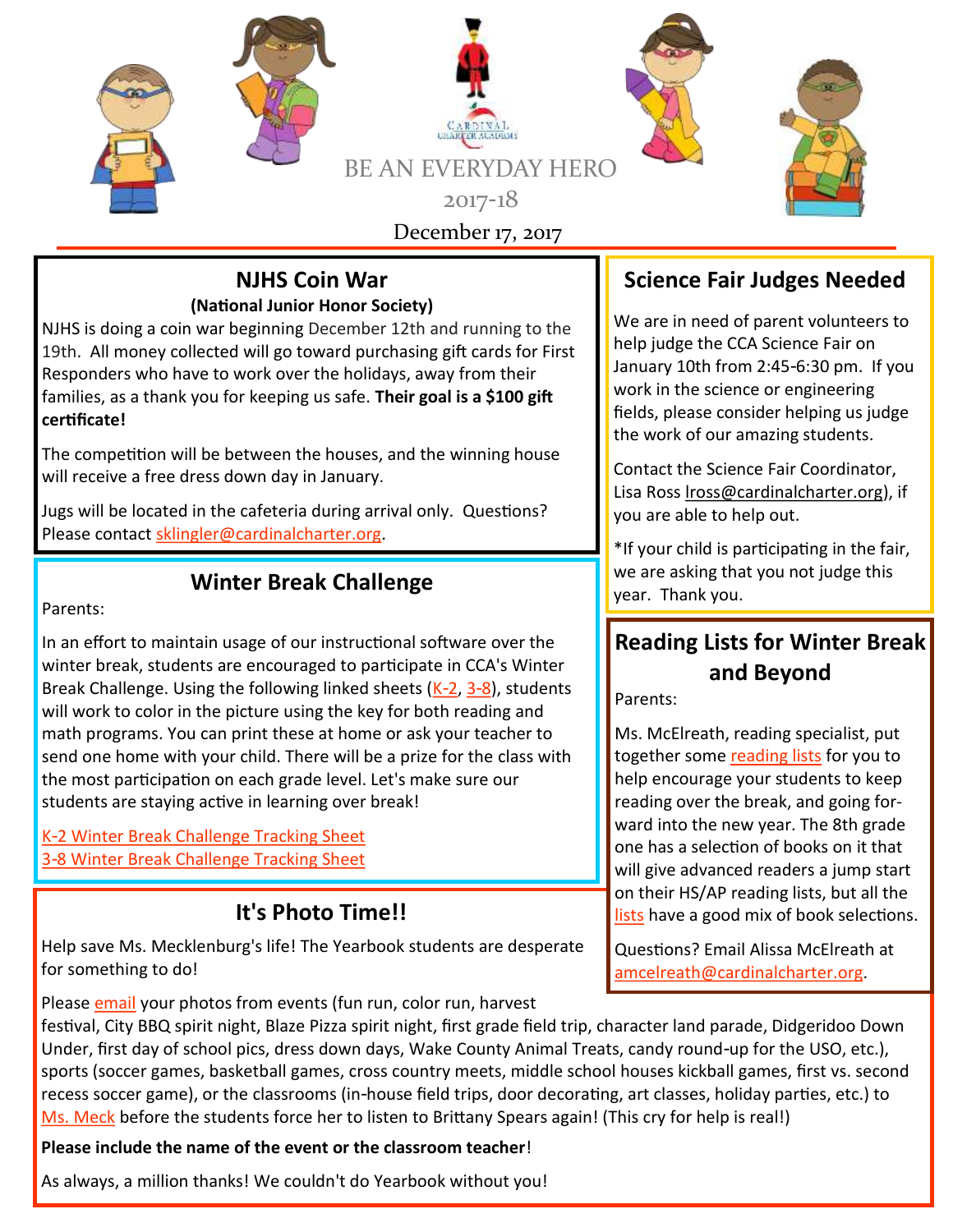

#### **VOLUNTEERS NEEDED** (Current list can be found on the [PTC website\)](https://ccaptccary.org/volunteer-opportunities/)

Scholastic Holiday Buy One, Get One Free Book Fair <http://www.signupgenius.com/go/20f0b4fafad2ea2fd0-holiday>

Gifts for CCA Families in Need <http://www.signupgenius.com/go/4090a4cabaf22abfa7-adopt>

CCA Staff Cookie Exchange (Vegan Cookies Needed) <http://www.signupgenius.com/go/20f0b4fafad2ea2fd0-ccastaff1>

Open Enrollment Marketing<http://www.signupgenius.com/go/20f0b4fafad2ea2fd0-open>

Carpool<http://www.signupgenius.com/go/20f0b4fafad2ea2fd0-carpool1>

Cafeteria <http://www.signupgenius.com/go/20f0b4fafad2ea2fd0-lunch>

#### **Prospective Family Information Sessions**

Prospective family information sessions, open enrollment, and recommitment time is here! The recommit window has already opened and will close on December 31st.

**Upcoming Events**: **Information Session**: January 16th **Recommitment Process**: November 1st - December 31st <http://apply.cardinalcharter.org> **Open Enrollment**: December 1st - February 1st

**Lottery Date**: Mid to late February

## **Middle School Electives**

Google Survey: Below is the link to the Google Survey where students will be able to make their elective requests. Please be sure to answer all of the questions that are provided. Students are able to choose up to 6 choices for the entire semester (both quarters 3 and 4). Please be sure to put in 6

#### **Open Enrollment Information Flyers Distribution**

Open enrollment season is here, and we are going to offer 1 volunteer hour for each parent who will take 15 of our Open Enrollment Information Flyers to a place in the community. This can include community centers, churches, daycares, preschools, arts/dance studios, non-profit organizations centered around youth, and libraries.

To receive the volunteer hour, parents will need to provide [sfarrington@cardinalcharter.org](mailto:sfarrington@cardinalcharter.org) a location and address that they are delivering the flyers to. There is a maximum of 2 locations per family.

Flyers can be picked up by a parent at the front office after Wednesday, December 6th.

This opportunity is open to the first 40 parents who signup [HERE.](http://www.signupgenius.com/go/20F0B4FAFAD2EA2FD0-open)

different choices with choice 1 being the most preferred and choice 6 being the #6 choice.

**ONLY SUBMIT 1 ENTRY!** It makes it very confusing if there are multiple entries for a student. Please keep in mind that not all courses are offered every period, so there will be times that students will not get their first choice (this is also based on CORE class placements as well). Every effort will be made to give children at least an elective in their top 3 but not a guarantee. Depending on availability, students may be placed into an elective that they did not select in their requests. Requests are not done on a first come first serve basis, but rather availability in the schedule. [https://docs.google.com/forms/d/e/1FAIpQLSfccBFFpAKIlxWjGUeIgBsP8EGtyxZLuUS4ByXAQoEyIyO9gA/](https://docs.google.com/forms/d/e/1FAIpQLSfccBFFpAKIlxWjGUeIgBsP8EGtyxZLuUS4ByXAQoEyIyO9gA/viewform?c=0&w=1) [viewform?c=0&w=1](https://docs.google.com/forms/d/e/1FAIpQLSfccBFFpAKIlxWjGUeIgBsP8EGtyxZLuUS4ByXAQoEyIyO9gA/viewform?c=0&w=1)

The Google Survey will close at **5pm Friday, December 22nd.** No requests will be taken after this date and if your child did not request, they will be placed based on availability.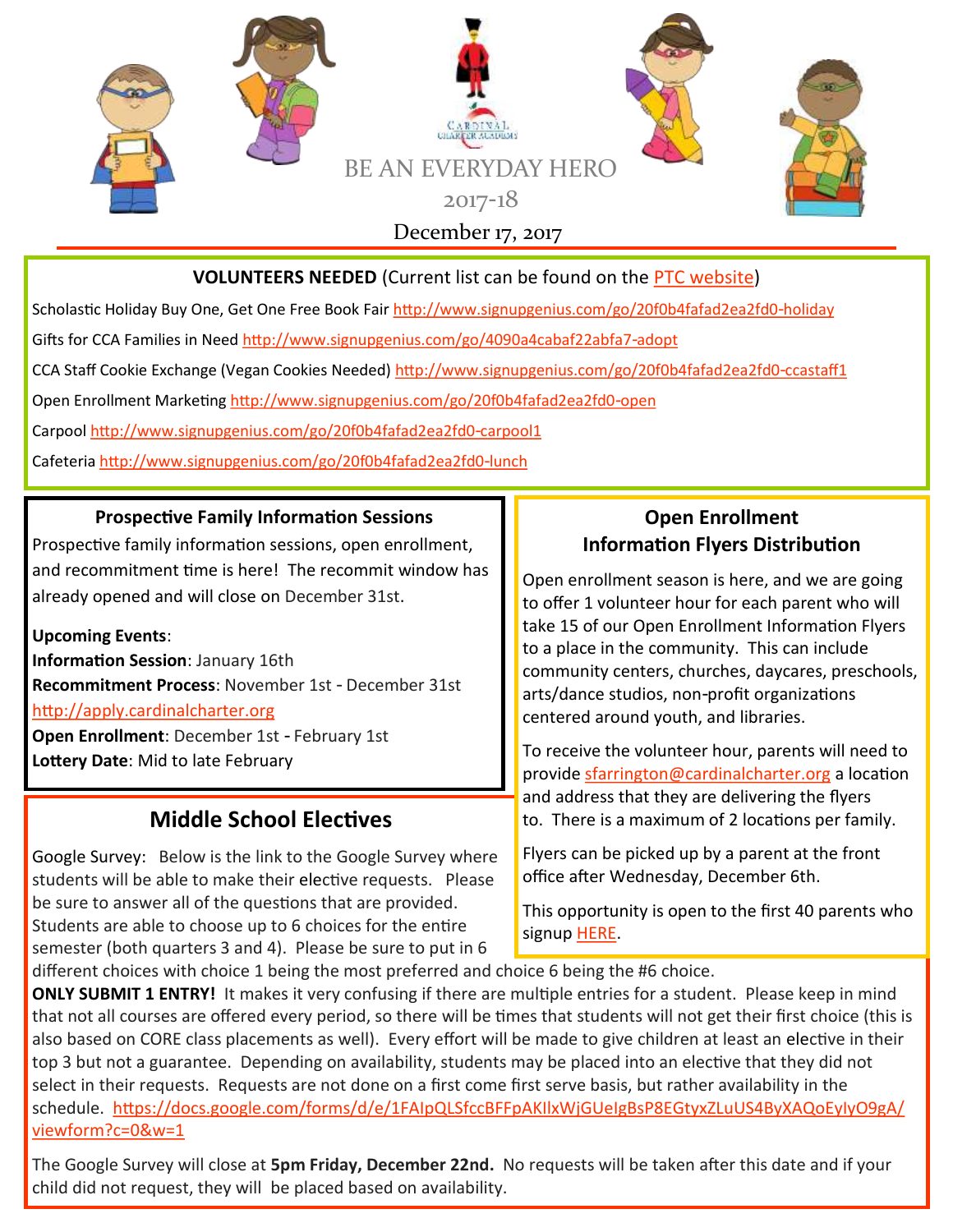

## **K-5 Elementary Music**

If you ordered a recorder through the school, the order has been placed and your child will receive their recorder when they return the first week of January. Recorders will be distributed during their music class.

If you did not have the opportunity to order your child a recorder through school, please purchase a Soprano Recorder for your child over the break. All fourth grade students are required to have a recorder for music class when they return from break, along with a folder and pencil.

You can purchase a recorder at a local music store or order one online from West Music: [www.westmusic.com](http://www.westmusic.com/) Harmony Traditional Style, Blue Translucent, 2-Piece Soprano Recorder, **Item #400837**

Thank you to everyone who came out to the PTC's movie night! The students had a wonderful time and hopefully the parents enjoyed a couple hours without the kids! Thanks to the parent volunteers and students from NJHS, too.

We will have another movie night in the spring, so be on the lookout for more information about that in the coming months.



Thank you, Ms. Volpe